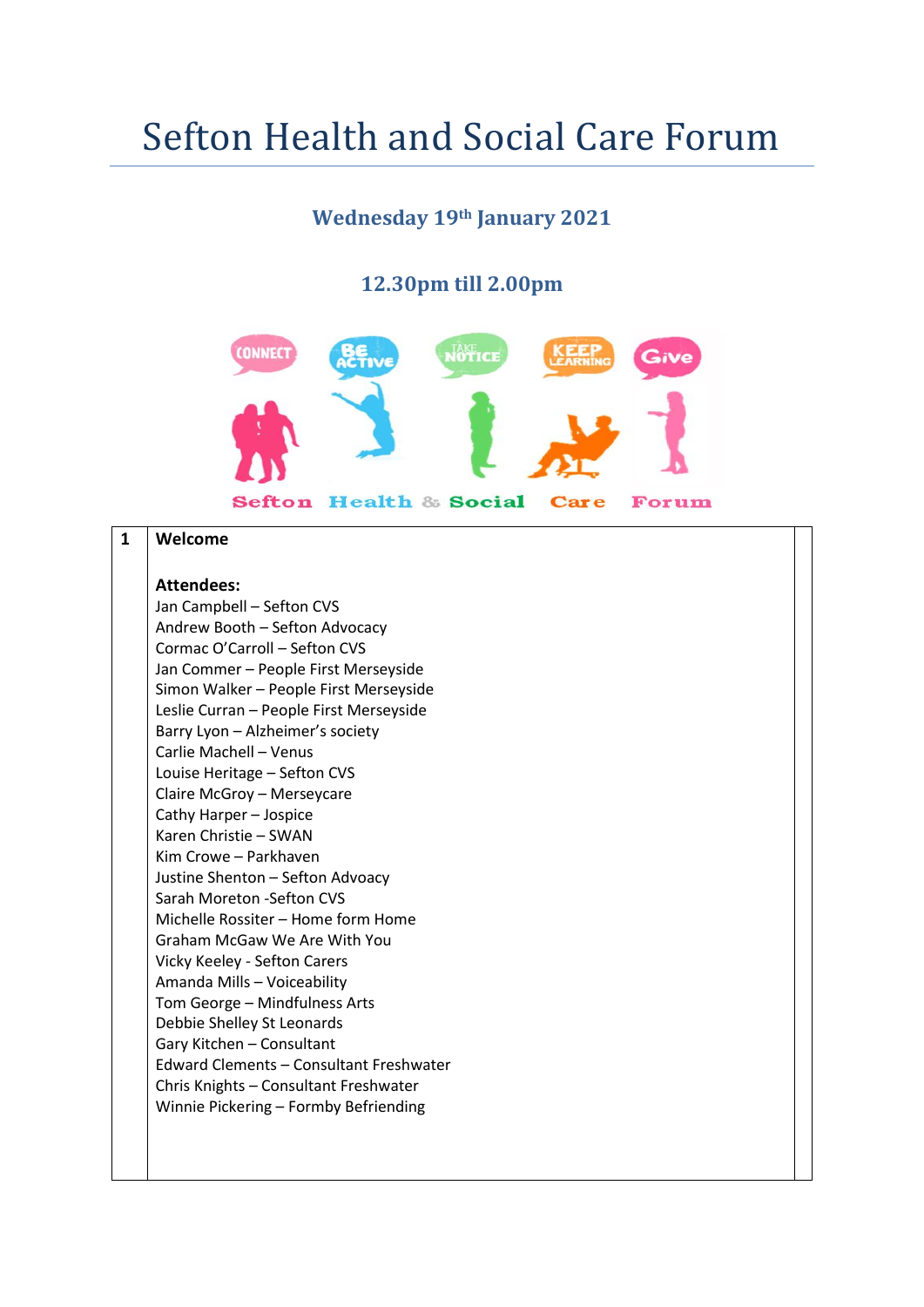| $\overline{2}$ | <b>St Joseph's Hospice New Opportunities</b>                                                                                                                                                                                                                                                                       |  |
|----------------|--------------------------------------------------------------------------------------------------------------------------------------------------------------------------------------------------------------------------------------------------------------------------------------------------------------------|--|
|                | Cathy Harper - St Joseph's Hospice<br><b>Gary Kitchen - Consultant</b>                                                                                                                                                                                                                                             |  |
|                | Feasibility Study:                                                                                                                                                                                                                                                                                                 |  |
|                | First built in 1974, St Joseph's Hospice is looking at the future of the site and how<br>to best serve the local community.                                                                                                                                                                                        |  |
|                | Kathy then took the forum through a few specific areas that St Joseph's had<br>already identified including:                                                                                                                                                                                                       |  |
|                | Two separate sites<br>Lack of space in the area<br>$\bullet$                                                                                                                                                                                                                                                       |  |
|                | It has been suggested that a separate building could be constructed in between the<br>two current structures.                                                                                                                                                                                                      |  |
|                | This new structure could be open to all the community. There could be a café and<br>a space for locals to meet and possibly access to therapies on site and possibly<br>offering day services.                                                                                                                     |  |
|                | There would also be space for staff, which is much needed, on the second floor of<br>the two-storey structure.                                                                                                                                                                                                     |  |
|                | Forum members, responding to Gary Kitchen's questions, spoke in support of what<br>St Joseph's is doing currently and for the current expansion plans.                                                                                                                                                             |  |
|                | More information available on request.                                                                                                                                                                                                                                                                             |  |
| 3              | Shaping Care Together - Southport and Ormskirk Hospital                                                                                                                                                                                                                                                            |  |
|                | <b>Chris Knights and Edward Clements</b>                                                                                                                                                                                                                                                                           |  |
|                | Chris Knights gave an update on 'Shaping Care Together' which looks at the<br>Southport and Ormskirk health system. The process of consultation has not yet<br>begun but as part of the per consultation Chris and his colleague Edward Clements<br>outlined the progress to date and the plan for moving forward. |  |
|                | They reminded the forum of what the significant challenges are for the NHS<br>currently -staffing levels, demographics, delayed discharge etc<br>A copy of the presentation is imbedded below                                                                                                                      |  |
|                | To Follow                                                                                                                                                                                                                                                                                                          |  |
|                | Q&A session                                                                                                                                                                                                                                                                                                        |  |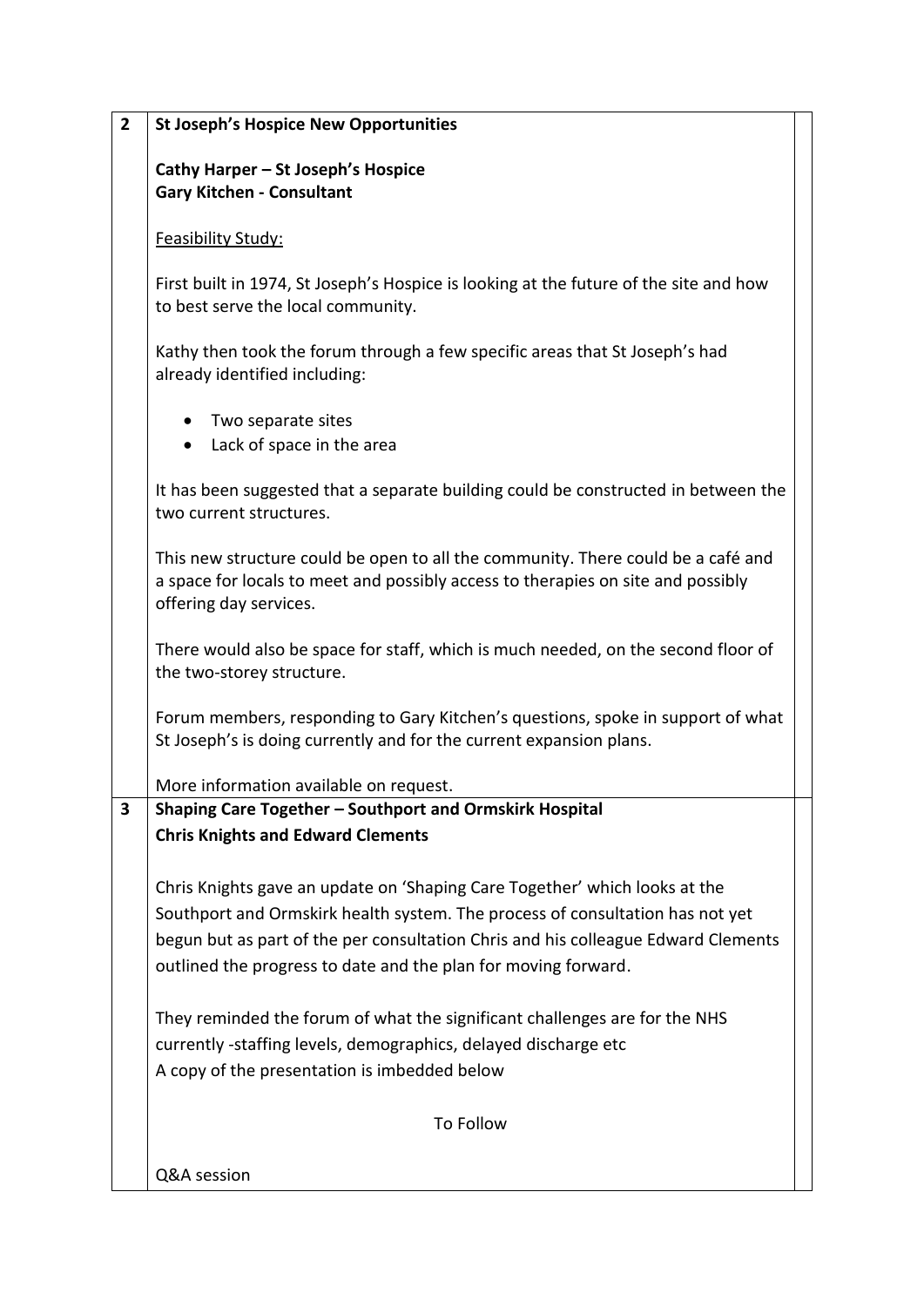|   | Accessibility was raised by People First Merseyside, could the communication<br>requirements of people be held on their health care record centrally, so that<br>whenever someone has to communicate with a person with a specific<br>communication requirement the message is sent in a mode that the recipient can<br>understand. This doesn't happen currently. It is a requirement to provide<br>materials in a format that can be accessed by the recipient. |
|---|-------------------------------------------------------------------------------------------------------------------------------------------------------------------------------------------------------------------------------------------------------------------------------------------------------------------------------------------------------------------------------------------------------------------------------------------------------------------|
|   | Is dementia being considered and have they been in contact with the Alzheimer's<br>Society - Barry Lyon - Alzheimer's Society shared details                                                                                                                                                                                                                                                                                                                      |
|   | A lot of the systems are in place but they aren't working, where is it going wrong?<br>eg: beds in St Josephs are open but patients aren't being discharged. Work with us<br>the VCFSE Sector we are part of the solution. Cathy shared details of St Josephs                                                                                                                                                                                                     |
|   | Conversely some peoples seem to be being discharged to quickly, eg Venus have<br>challenges with homeless clients being discharged before they are safe to return to<br>their accommodation. Again, the question was where is it going wrong?                                                                                                                                                                                                                     |
|   | Staffing is a problem across the system at the moment not just in the NHS.<br>CK said he was keen to engaging further with groups and asked people to contact<br>him directly. People first invited him to their group and CK indicated his intention<br>to attend. He will also follow up with Venus, St Josephs and Alzheimer's Society.<br>Chris and Ed can be contacted as below                                                                              |
|   | Emails: Edward Clements edward.clements@freshwater.co.uk                                                                                                                                                                                                                                                                                                                                                                                                          |
|   | Share your views on the Southport and Ormskirk developments by filing in the<br>survey.                                                                                                                                                                                                                                                                                                                                                                           |
| 4 | Feedback from the Sefton Health & Wellbeing Board                                                                                                                                                                                                                                                                                                                                                                                                                 |
|   | Andrew Booth - Sefton Advocacy                                                                                                                                                                                                                                                                                                                                                                                                                                    |
|   | Lot of focus on Children Service. A Head of Children's Services starts in the next<br>month.                                                                                                                                                                                                                                                                                                                                                                      |
|   | Place base commissioning, the transition to Integrated Care System (ICS) has been<br>delayed to the start of July at the earliest. There hasn't been any primary<br>legislation written at this time event though lots of changes are happening within<br>the system. The new Place Based Partnerships will not be fully operational for<br>some time.<br>Dementia profiling is in progress                                                                       |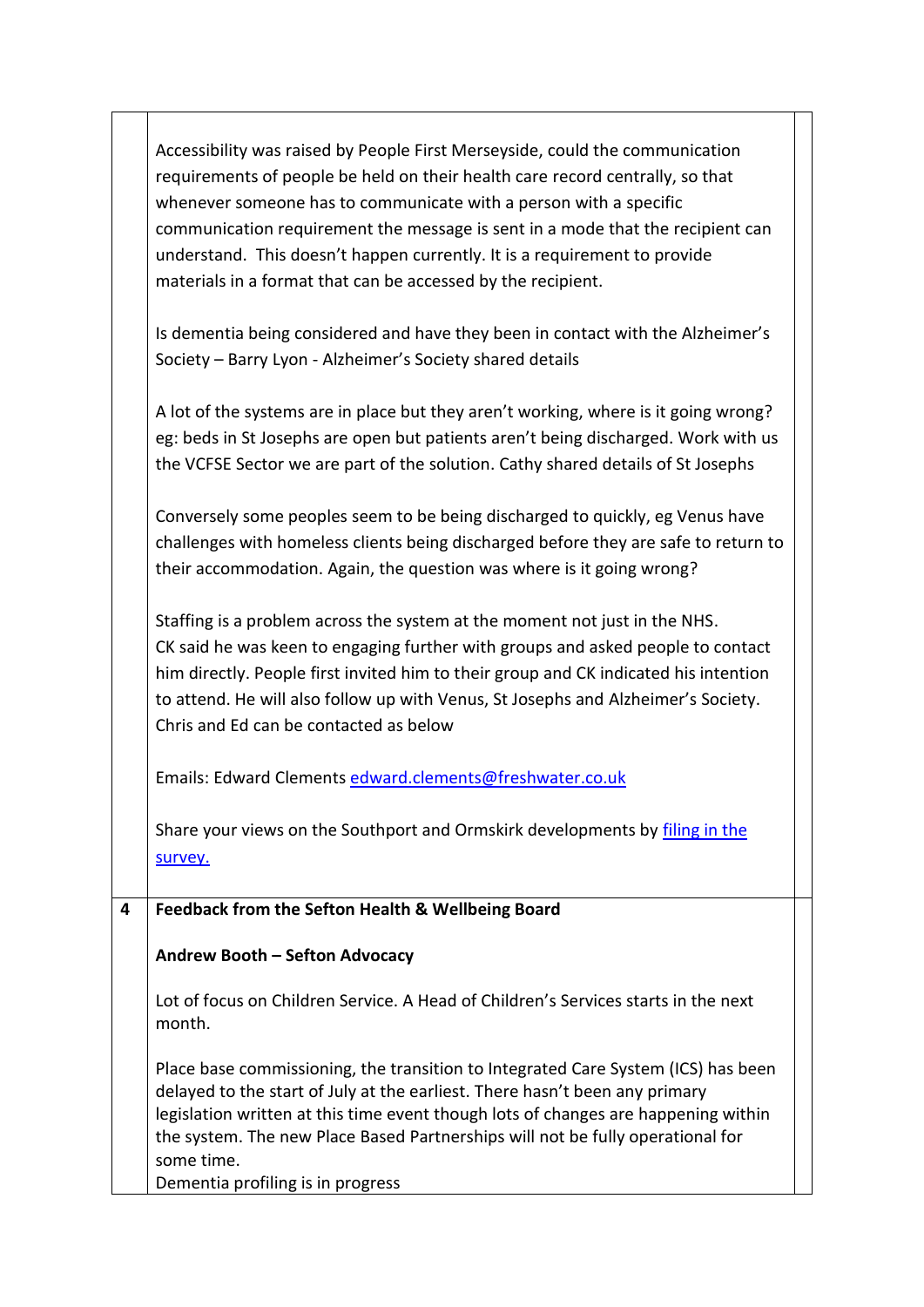|   | Angela White presented a report on role of the VCF Sector in the development of<br>the Integrated Health Care at Place.                                                                                                                                                                                                                                                                                            |
|---|--------------------------------------------------------------------------------------------------------------------------------------------------------------------------------------------------------------------------------------------------------------------------------------------------------------------------------------------------------------------------------------------------------------------|
|   | Click here to view the report                                                                                                                                                                                                                                                                                                                                                                                      |
|   | The report highlights the potential for how the system could work to make the<br>most of the VCFSE sector to address health inequalities and provide the best<br>service to people at Place.<br>The role of the VCFSE sector is critical to the development of the new system.                                                                                                                                     |
|   | Andrew articulated the concern about the potential loss of corporate memory as<br>there is more system change. He also raised concerns over the changes I the local<br>resources to supporting health and care particularly the closure of 8 care homes in<br>the last year. The Care Home Market is incredibly fragile. Short term answers such<br>as a £400 discharge personal health budget are not the answer. |
| 5 | <b>Information Exchange</b>                                                                                                                                                                                                                                                                                                                                                                                        |
|   | Carers Centre inundated with request for support. There are over 1000 hours of<br>assessed care needs that aren't being provided at the moment. This has a knock-on<br>effect on carers and on VCFSE services.                                                                                                                                                                                                     |
|   | Paid cares have approached Sefton Cares Centre and indicted that they feel<br>undervalued, they have poor pay and conditions but also lack a forum in which to<br>be heard.                                                                                                                                                                                                                                        |
|   | 2Hour Crisis intervention being developed nationally and will be implemented<br>locally.                                                                                                                                                                                                                                                                                                                           |
|   | The end of life strategy is being challenged as it doesn't seem to have any weight<br>to it. Words rather than deeds.                                                                                                                                                                                                                                                                                              |
|   | The Carers Strategy is still in development at a Sefton level. Across Cheshire and<br>Merseyside Gary Kitchen has been commissioned to engage with Carers to develop<br>a Cares Strategy                                                                                                                                                                                                                           |
|   | St Leonards shared how self-referrals have increased by 30%. They have seen a rise<br>in the number of people with mental health issues.                                                                                                                                                                                                                                                                           |
|   | There is a drop in at Concept House for people who are homeless or may not be<br>registered with a GP.                                                                                                                                                                                                                                                                                                             |
|   | St Leonards Community Centre stated they have a 'limited number' of SIM cards<br>provided by Virgin that provides a data allowance and unlimited calls/texts for six<br>months.                                                                                                                                                                                                                                    |